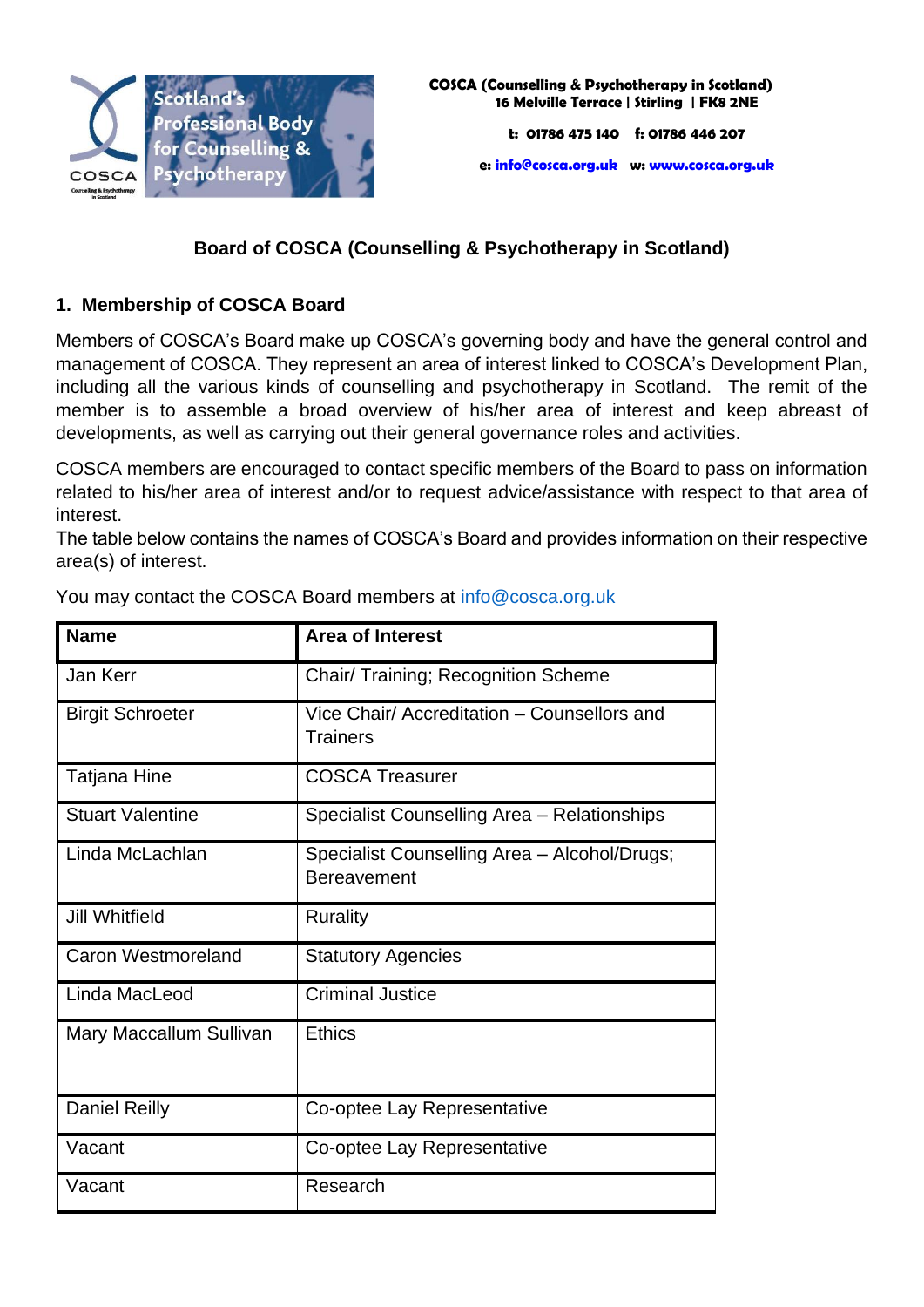### **2. Guidance on Public Attendance at COSCA Board Meetings**

- ➢ The public may attend meetings of COSCA's Board as an observer only. Due to space restrictions, the number of attendees is limited to 10.
- $\triangleright$  No Board papers will be issued to the public attending as observers.
- ➢ Those wishing to attend must apply in writing to COSCA's office in Stirling two weeks in advance of the date of the Board meeting. Places will be allocated in the order that requests are received. Applicants will be informed about the outcome of their request prior to the meeting date.
- $\triangleright$  Those members of the public attending Board meetings are required to respect that the meeting is a Board meeting to conduct the business of COSCA and as such members of the public must not interrupt the discussion of the Board.
- $\triangleright$  COSCA reserves the right to discuss confidential matters at Board meetings in private
- ➢ No cameras or any recording equipment are allowed unless prior approval has been granted.
- ➢ Members of the public who attend Board meetings are not entitled to claim expenses for attending. They are also not entitled to any catering that may be provided for Board members.

### **3. Dates of COSCA Board Meetings**

Monday 15 August 2022

Monday 7 November 2022

### **4. COSCA Board Minutes**

Approved minutes of COSCA Board meetings are posted on COSCA's website under About Us, www.cosca.org.uk.

Brian Magee

Chief Executive

COSCA (Counselling & Psychotherapy in Scotland)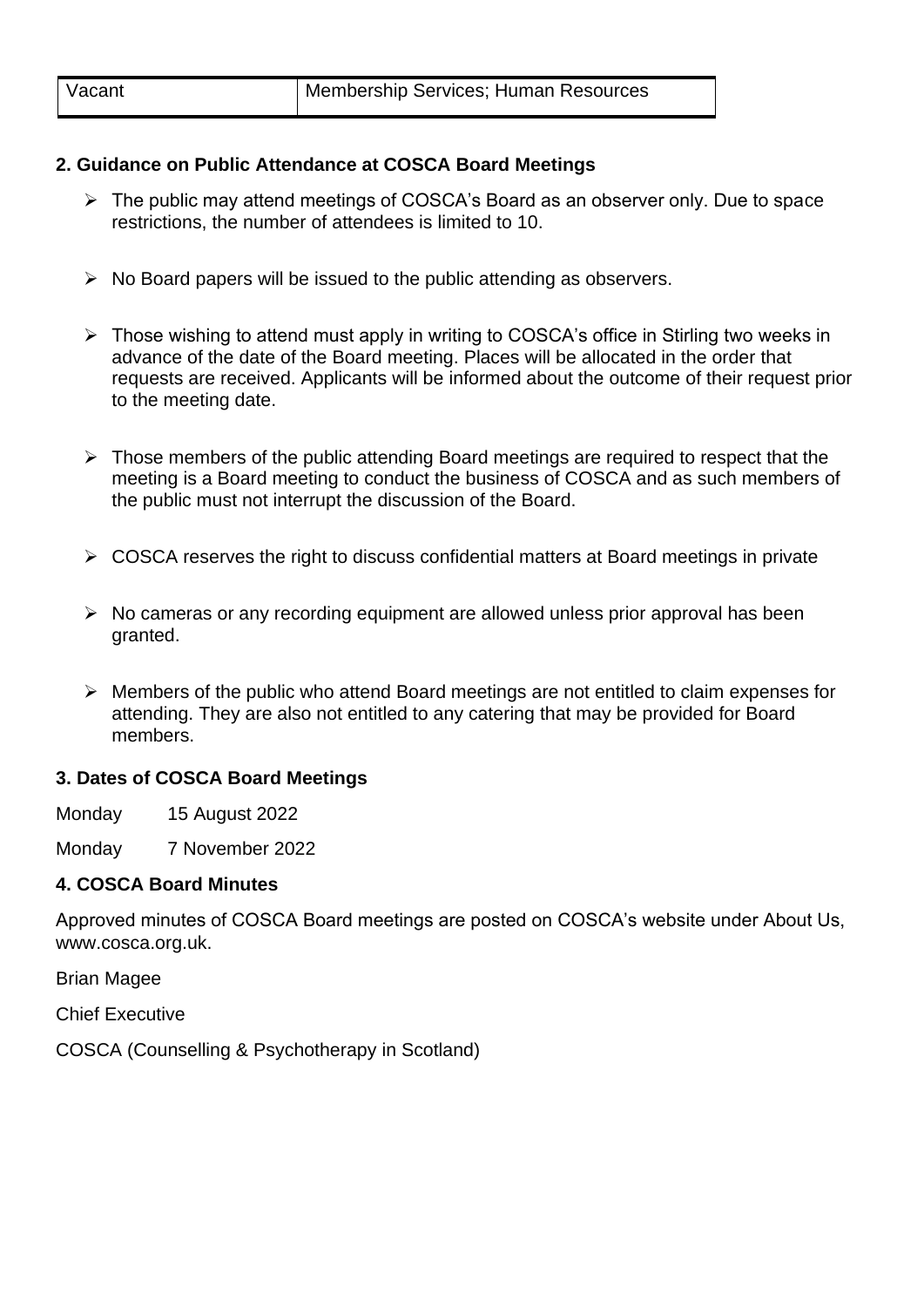

A meeting of the COSCA Board was held on Monday 14th of February 2022 from 11 am to 12.15pm via Zoom

### **MINUTES OF MEETING**

### 1. **PRESENT**

| Jan Kerr                | Chair/Training & Recognition Scheme                 |
|-------------------------|-----------------------------------------------------|
| <b>Birgit Schroeter</b> | Vice Chair/Accreditation – Counsellors and Trainers |
| Jill Whitfield          | Rurality                                            |
| Caron Westmorland       | <b>Statutory Agencies</b>                           |
| Linda MacLeod           | Criminal Justice                                    |
| Tatjana Hine            | <b>Treasurer</b>                                    |
| Daniel Reilly           | Co-optee – Lay Representative                       |
| <b>Brian Magee</b>      | (in attendance)                                     |
| Ashleigh Greechan       | (Minute Recorder)                                   |

### **2. WELCOME AND APOLOGIES**

The Chair welcomed the Board. It was noted that Linda was absent from the meeting.

**Apologies:** Stuart Valentine, Mary Maccallum Sullivan

**Absent:** Linda McLachlan

#### **3. CONFLICTS OF INTEREST**

There were no conflicts of interest reported.

### **4. INFORMATION AGENDA ITEMS**

All papers previously circulated. The Chair stated that for item 4.7 the paper hadn't been circulated. This was an oversight and it would be sent out to all Board members after the meeting.

### **Overview**

### **4.1 Information on items 4.2, 4.5 and 4.7**

The Chair thanked Brian and the team at COSCA for putting the information and consent reports together and for distributing to Board members in advance of this meeting, and in particular the PSA report. The Chair noted that it had previously been agreed that information and consent items don't require discussion. The Chair read through points on the agenda but suggested the meeting moves on.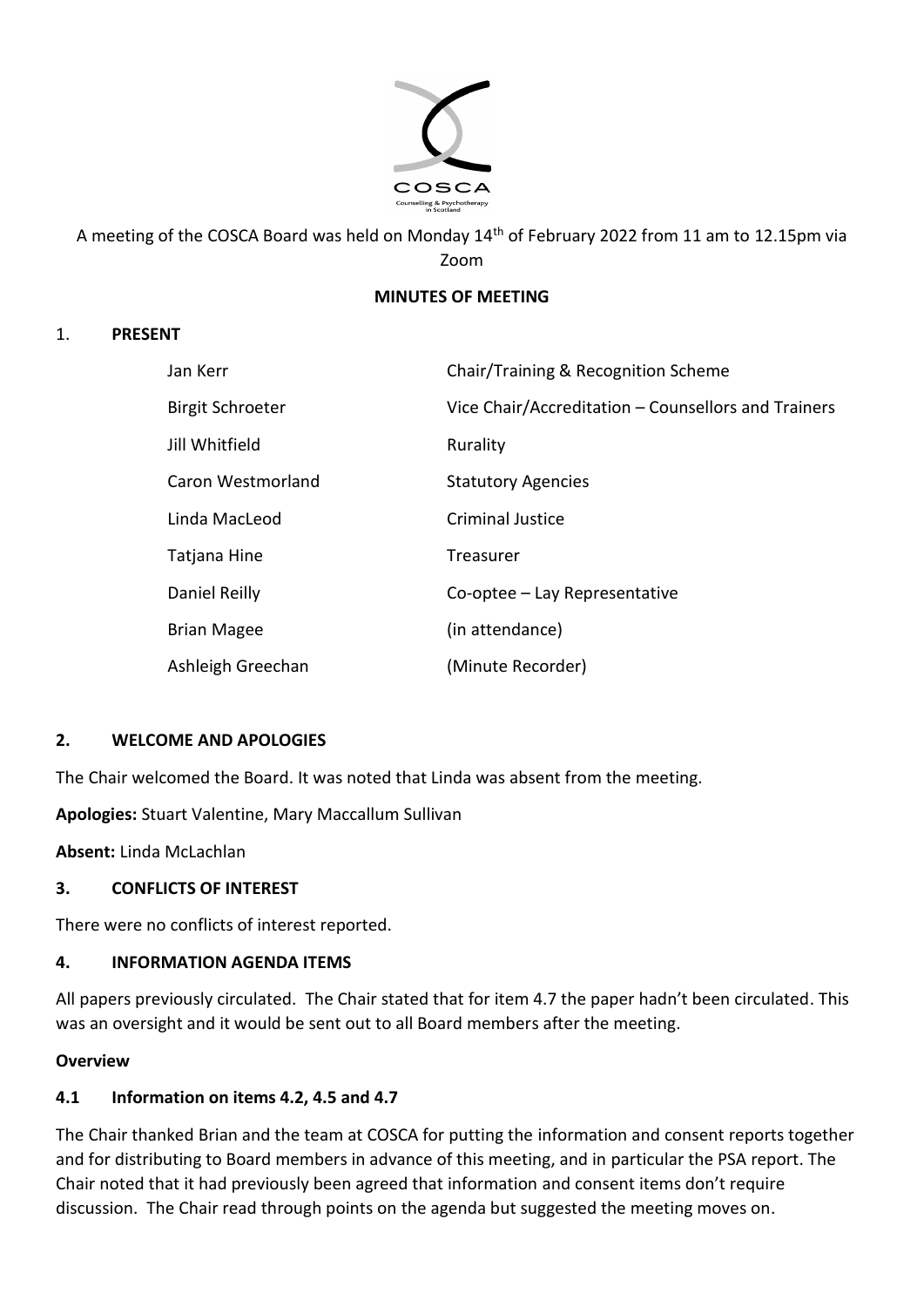### **Developing, Communicating and Marketing COSCA**

### **4.2 Companies House Confirmation Statement**

### **4.3 Board Member's Area of Interest**

The Chair stated she really appreciated the report by Jill and thanked Jill for the work she put into the report.

**4.4 COSCA Corporate Affairs Group**

*Developing and Promoting Systems and Standards:*

**4.5 PSA Re-accreditation Application 2022**

*Increasing Access to Training, Knowledge and Information:*

- **4.6 Future Events:**
- **4.6.1 COSCA Annual Ethics Seminar**

#### **4.6.2 COSCA Annual Trainers Event**

The Chair noted the Ethics and Trainers event and the topics of both meetings.

### **4.7 Scottish Parliament Health, Social Care and Sport Committee Consultation**

**Information:** All items were accepted as information.

#### **5. CONSENT AGENDA ITEMS**

#### *Minutes of Meeting:*

Paper previously circulated.

### **5.1 Board Meeting of 8th November 2021**

Consent was granted for the minutes.

### *Developing, Communicating and Marketing COSCA:*

### **5.2 Financial Report to December 2021**

Paper previously circulated.

#### **5.3 Report of the Treasurer to December 2021**

Paper previously circulated.

The Chair welcomed Tatjana Hine back to the Board as Treasurer.

TH spoke to the report and stated that considering the problems of the last two years, COSCA is in a strong position, showing a surplus and not a deficit.

Consent was given to the Treasurers and financial report.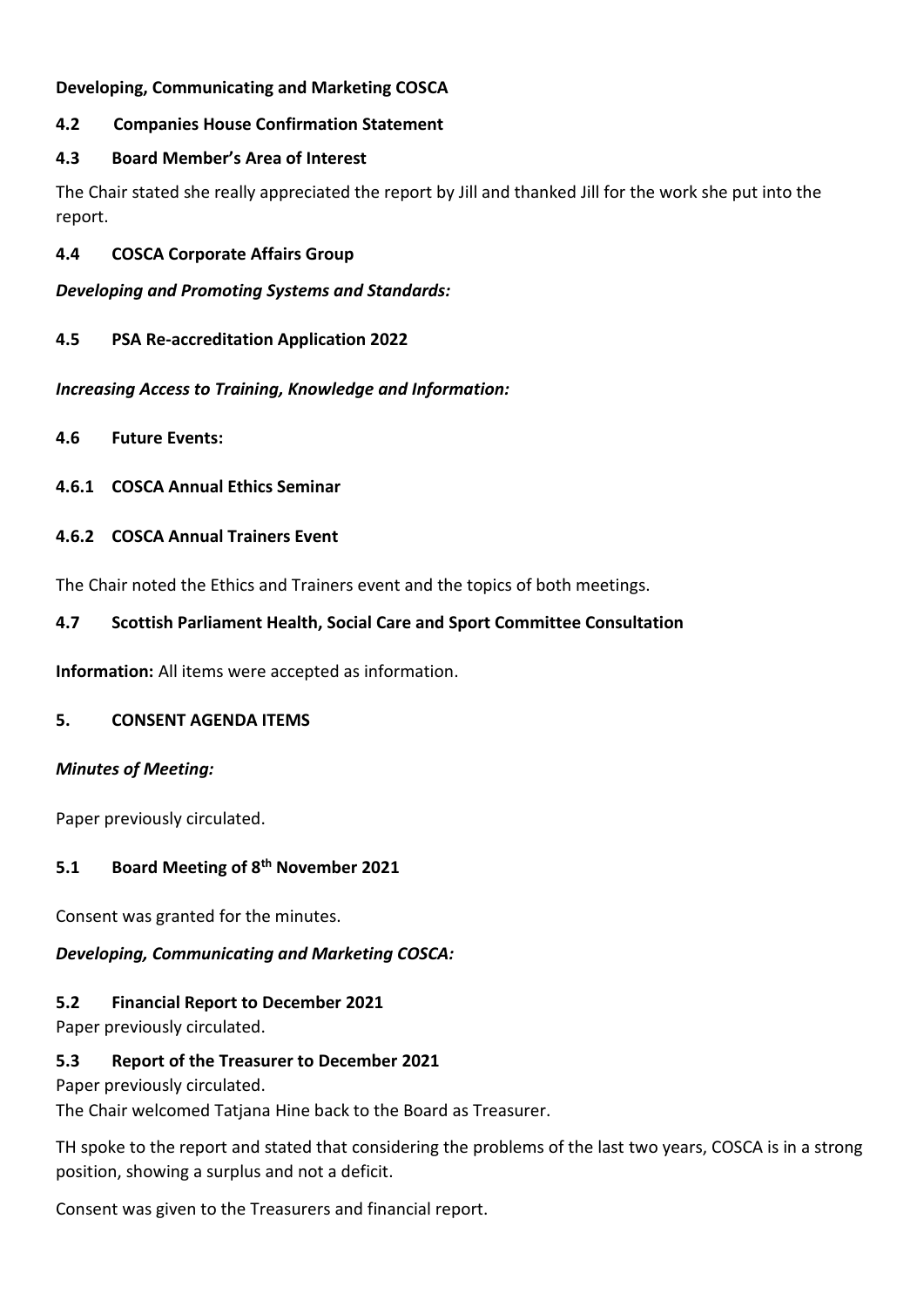### **6. MINUTES OF MEETING**

## **6.1 Redactions of Minutes: 8th November 2021**

No redactions were required.

## **6.2 Matters Arising: meeting on 8th November 2021**

The Chair invited BM to comment. BM reported that under agenda item 8.3 the risk register, that the register has been updated in relation to pandemics and the competence of Board members.

## **7. RISKS**

## **7.1 Assessment of New Risks to Clients**

The Chair opened the discussion for this item up to Board members asking if there is anything that needs to be added or anything anyone had noticed that we need to consider.

BM – PSA has decided it wants to work with registrars to put together a common client risk register to which individual registers can add their own specific risks. A new template will be developed from the next registrars meeting with PSA to establish a generic template. If completed, BM will submit COSCA's new matrix to the next Board meeting. The new template will contain what we have but in a different layout. As long as registrars can agree on common risks and we can add our own risks to the matrix there should not be any major problem for COSCA. It makes sense for all registers to have a baseline and share this with the public, and the process should go smoothly. PSA are allowing an extension on re-accreditation applications to discuss this common risk matrix. Board members thanked BM for his work on this.

## **8. INCREASING ACCESS TO SERVICES**

## **8.1 Equality, Inclusion and Diversity**

It was agreed that this agenda item should remain at every Board meeting, even if no new issues are identified or discussed as it keeps Board members and COSCA mindful of the importance of equality, inclusion and diversity.

In the renewal application to PSA for 2022, registers need to consider each of the nine characteristics covered by the Equality Act (2010) and state how the renewal of accreditation will benefit the communities covered by each of these protected characteristics. BM has endeavoured to do this in COSCA's renewal application.

The Chair invited any discussion on recent developments.

BM stated that recently there had been further coverage in the Scottish media around conversion therapy. Researchers have been in touch with BM to ask what COSCA's position is and what the role of counselling is in relation to this debate. BM reported that currently there is an investigation ongoing by the Scottish Government and this needs to be closely monitored as the legislation that may be produced on the back of the investigation could have an impact on counselling in Scotland.

# **9. INCREASING ACCESS TO TRAINING, KNOWLEDGE AND INFORMATION**

# **9.1 Delivery of COSCA Validated Specialist and Other Courses**

Paper previously circulated.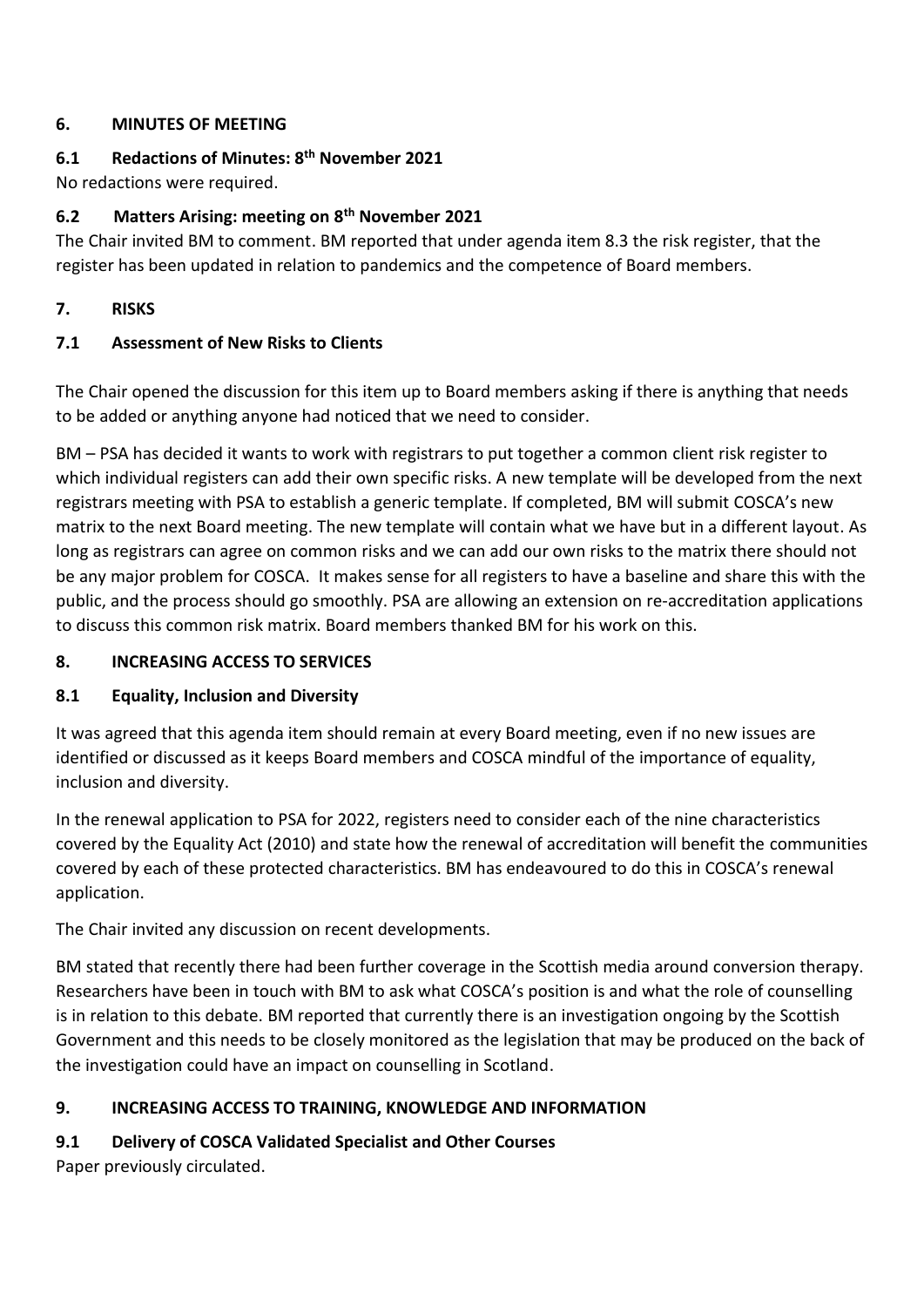The Chair stated that in November the Board approved the blended delivery of diploma and specialist courses and full online delivery of the COSCA Counselling Skills Course. However, not all courses were discussed in the detail required to implement a new blended/online system that is inclusive of all the courses that COSCA validates. Through discussion today on this agenda item, the Board will hopefully be able to consider and decide on these details and thus allow the development of quality assurance procedures that cover all validated courses. The proposals submitted by BM and distributed in advance of the meeting allow but do not require a blended/fully online format.

The courses covered by these proposals include:

- COSCA Courses other than the COSCA Counselling Skills Course
- Non-COSCA Counselling Skills and Supervision Courses
- COSCA validated children and young people
- COSCA validated Specialist courses

The guiding principle used to determine the proposed format of delivery allowed is as follows:

• Blended delivery rather than fully online (real time) delivery is permitted for courses where the trainer presence and interaction, not only between trainer and participants but also between participants, is required at a high level for the learning of the course competencies.

### *COSCA Courses:*

• COSCA Counselling Supervision Course (parts 1 and 2): it is proposed that this course can be delivered fully online (real time) or by blended delivery, including the counselling practice placement in part 2.

#### **Proposal accepted**

• COSCA Further Steps in Counselling Skills: it is proposed that this course can be delivered fully online (real time) or by blended delivery.

### **Proposal accepted**

• COSCA Group Counselling Skills Course: it is proposed that this course can be delivered in a blended format and not fully online (real time).

### **Proposal accepted**

### *Non-COSCA Counselling Skills and Supervision Courses*

• Non-COSCA Counselling Skills Courses: it is proposed that these courses can be delivered fully online (real time).

### **Proposal accepted**

• Non-COSCA Counselling Supervision Courses: it is proposed that these courses can be delivered fully online (real time) or by blended delivery.

### **Proposal accepted**

### *Children and Young People Courses*

• Courses in counselling children and young people: it is proposed that these courses can be delivered in a blended format and not fully online (real time).

### **Proposal accepted**